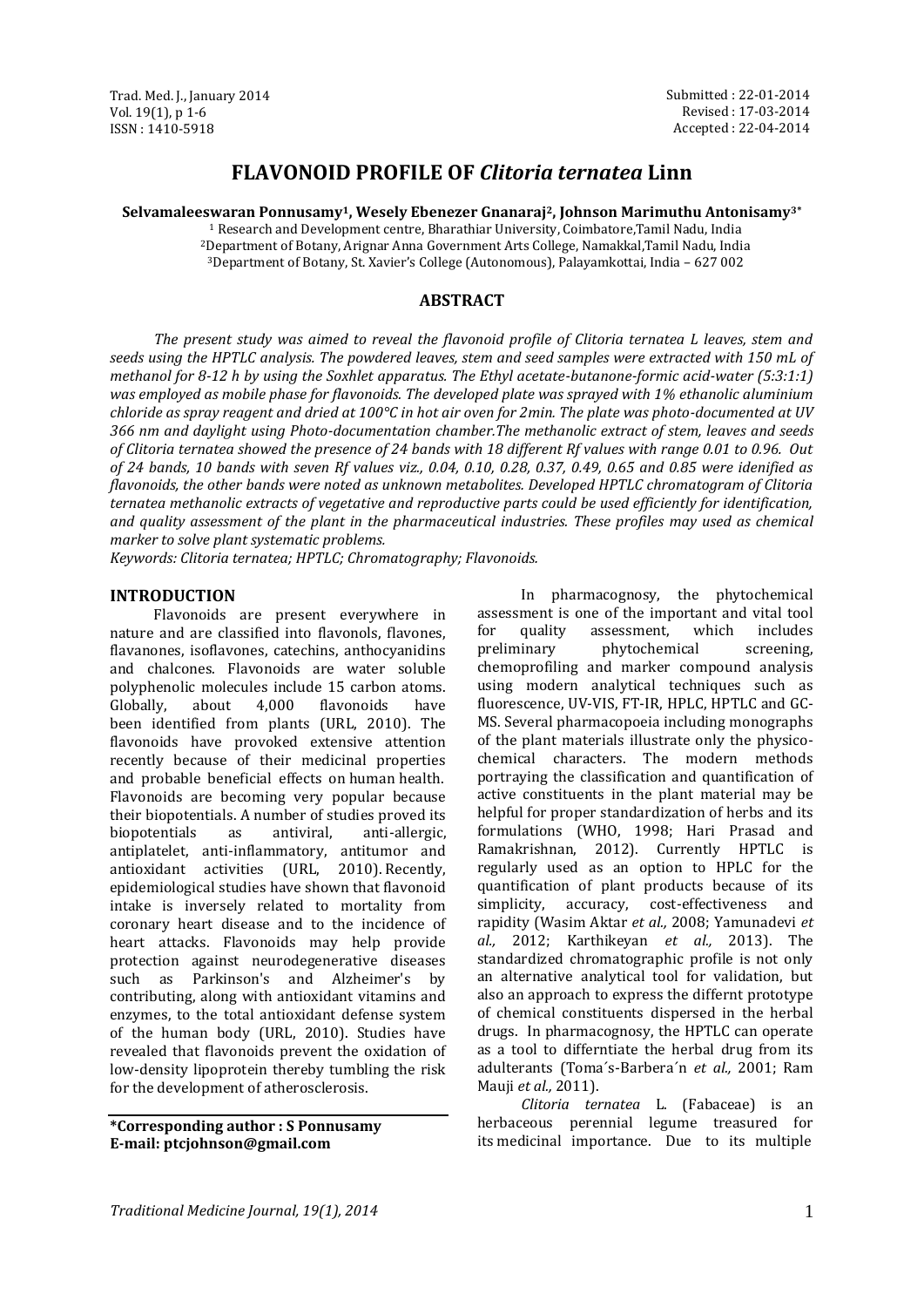pharmaceutical applications the plant has been adopted in the traditional Indian system of medicine (folk medicine). The plant flavonoid posseses antibacterial, anxiolytic, anti-depressant, anticonvulsant, analges antipyretic activities, antiinflammatory, and anti-stress properties and is  $\bf{R}$ believed to promote memory and intelligence (Parimaladevi *et al.,* 2003). The whole plants and seed extract are employed against stomaitis piles, sterility in female, hematemesis, insomnia, epilepsy, psychosis, leucorrhea and polyurea. The seeds are purgative, cathartic, and useful in visceralgia (Mhaskar *et al.,* 2010). Kumar et al. (2008) validated taraxerol in Clitoria ternatea using HPTLC. But there is no report on the flavonoids profile of Clitoria ternatea L. To fulfill the lacuna the present study was aimed for the identification of characteristic flavonoid HPTLC profiles of selected, medicinally important plant Clitoria ternatea leaves, stem and seeds. This work will provide a pave to identify possible phytochemical markers, to distinguish the medicinally important plant from its adulterants.

### **METHODOLOGY**

*Clitoria ternatea* L. was collected from natural habitats, Coimbatore District, Tamil Nadu, India, and authenticated by Dr. E.G. Wesely, Department of Botany, AA College, Namakkal, Tamil Nadu and India. The fresh materials of *Clitoria ternatea* stem, leaves and seeds were separated shade dried and powdered using the electric homogenizer. The powdered samples were extracted with 150 mL of methanol for 8-12 h by using the Soxhlet apparatus. Preliminary phytochemical screening was done by following the standard method described by Harborne (1998). HPTLC studies were carried out following Wagner *et al.* (1996). For the present study CAMAG HPTLC system equipped with Linomat V applicator, TLC scanner 3, Reprostar 3 with 12 bit CCD camera for photo documentation, controlled by WinCATS‐4 software were used. The Ethyl acetate-butanone-formic acid-water (5:3:1:1) was employed as mobile phase for flavonoids. The developed plate was sprayed with 1% ethanolic aluminium chloride as spray reagent and dried at 100°C in hot air oven for 2 min. The plate was photo-documented at UV 366 nm and daylight using Photo-documentation (CAMAG REPROSTAR 3) chamber. Finally, the plate was fixed in scanner stage and scanning was done at 366 nm. The plate was kept in Photo-documentation chamber (CAMAG REPROSTAR3) and captured the images under White light, UV light at 254 and 366 nm. Densitometric scanning was performed on Camag

TLC scanner III and operated by CATS software (V 3.15, Camag). Yellow fluorescence bands in the HPTLC plate confirmed the flavonoid presence in the given sample.

### **R RESULTS AND DISCUSSION**

The results of preliminary phytochemical analysis validated the existence of flavonoids in the methanolic extracts of *Clitoria ternatea* stem, leaves and seeds. For HPTLC analysis and separation, various compositions of the mobile phase were exaimned in order to obtain high resolution and reproducible peaks. The mobile phase Ethyl acetate-butanone-formic acid-water with the ratio 5:3:1:1 produced high resolution and reproducible peaks in the HPTLC system (Table 1 - 4; Fig. 1. A – J)*.* The methanolic extract of stem, leaves and seeds of *Clitoria ternatea* showed the presence of 24 bands with 18 different Rf values with range  $0.01$  to  $0.96$  (Table - 1 to 4). Out of 24 bands, 10 bands with seven Rf values viz., 0.04, 0.10, 0.28, 0.37, 0.49, 0.65 and 0.85 were idenified as flavonoids, the other bands were noted as unknown metabolites. In general more degree of flavonoids diversity has been observed in leaves and stem when compared to the reproductive part (Seed). Maximum number (6) of flavonoids has been observed in leaves followed by stems (3) and seed (1). The flavonoid HPTLC system of seeds showed seven bands, of which only one band with Rf value 0.65 is idenitified as flavonoids. Out of seven bands, five bands were present only in seeds of *Clitoria ternatea* viz., 0.01, 0.11, 0.32, 0.38 and 0.8. The stems of *Clitoria ternatea* showed nine bands in the TLC system, of which four bands with Rf values 0.05, 0.58, 0.74 and 0.83 are unique to stem only (Table III). Eight bands were observed in the leaves of *Clitoria ternatea*. The bands with Rf values 0.04, 0.49, 0.85 and 0.95 are distinctive to the leaves and they failed to show their presence in other vegetative and reproductive parts of the plant. The band with the Rf value 0.65 is present commonly in seeds, leaves and stem of the plant. The bands with the Rf values 0.1, 0.28 and 0.37 are showed their jointly presence in stem and leaves of *Clitoria ternatea*. The flavonoids with the Rf values 0.96 was shared by seed and stem of *Clitoria ternatea*.

Flavonoids are omnipresent in photosynthesising cells and therefore distributed commonly in the plant kingdom (Deshmukh *et al.,* 2008). Flavonoids showed its presence in fruit, vegetables, nuts, seeds, stems and flowers and represent a common essential component of the human diet.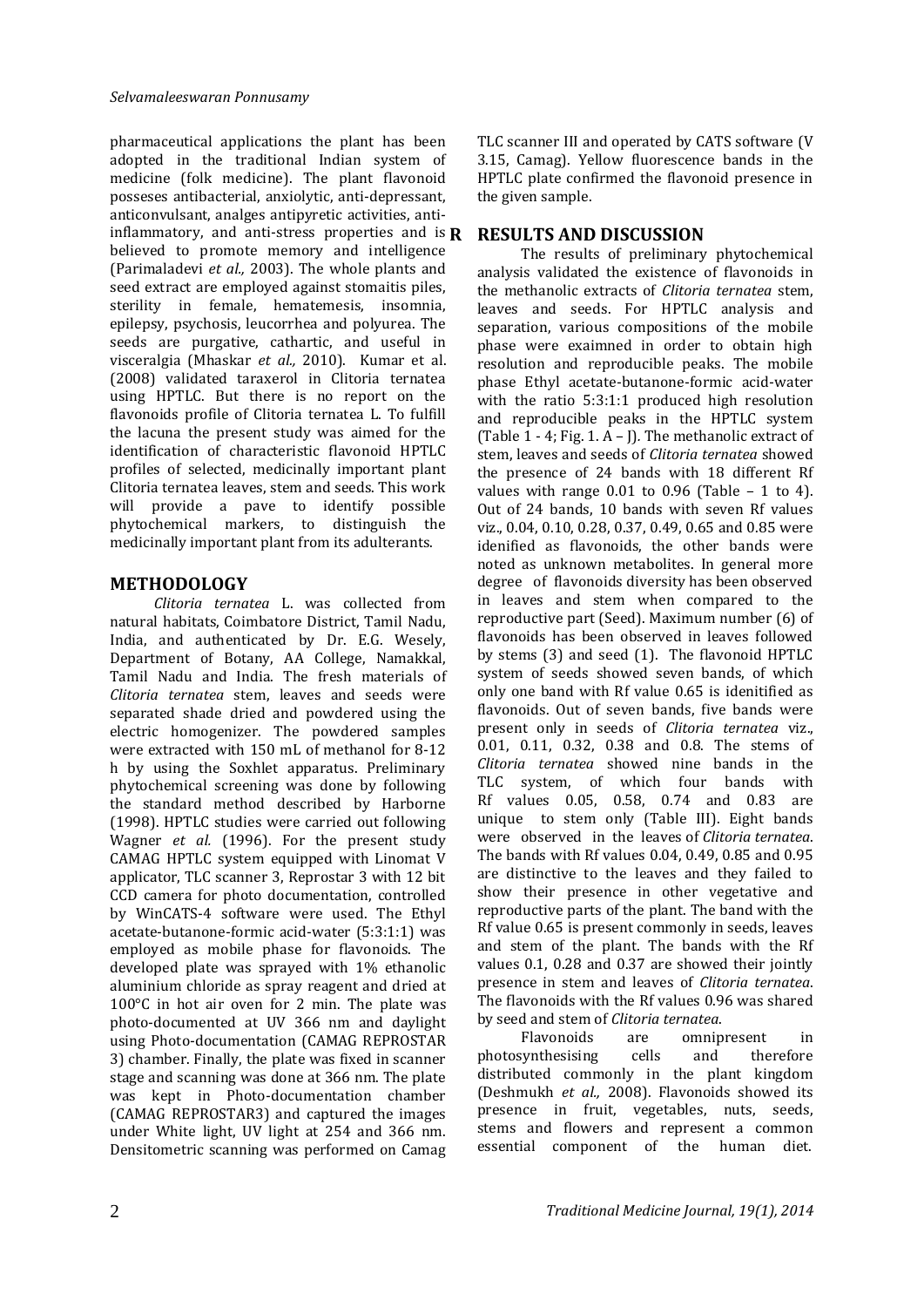#### *FLAVONOID PROFILE OF Clitoria ternatea Linn*



Figure 1. HPTLC Profile of *Clitoria ternatea* L. **A** before derivation – Day light; B. before derivation - under UV 366; C. before derivation - under UV 254; D. after derivation - under UV 366; E. seed - Peak densitogram display - Scanned at 254 nm; F. stem - Peak densitogram display - Scanned at 254 nm; G.leaves - Peak densitogram display - Scanned at 254 nm; H. Rutin– Base line display - Scanned at 254 nm; I. Rutin - Peak densitogram display - Scanned at 254 nm; J. 3D display of HPTLC Chromatogram of *Clitoria ternatea* – seed, stem and leaves methanolic extracts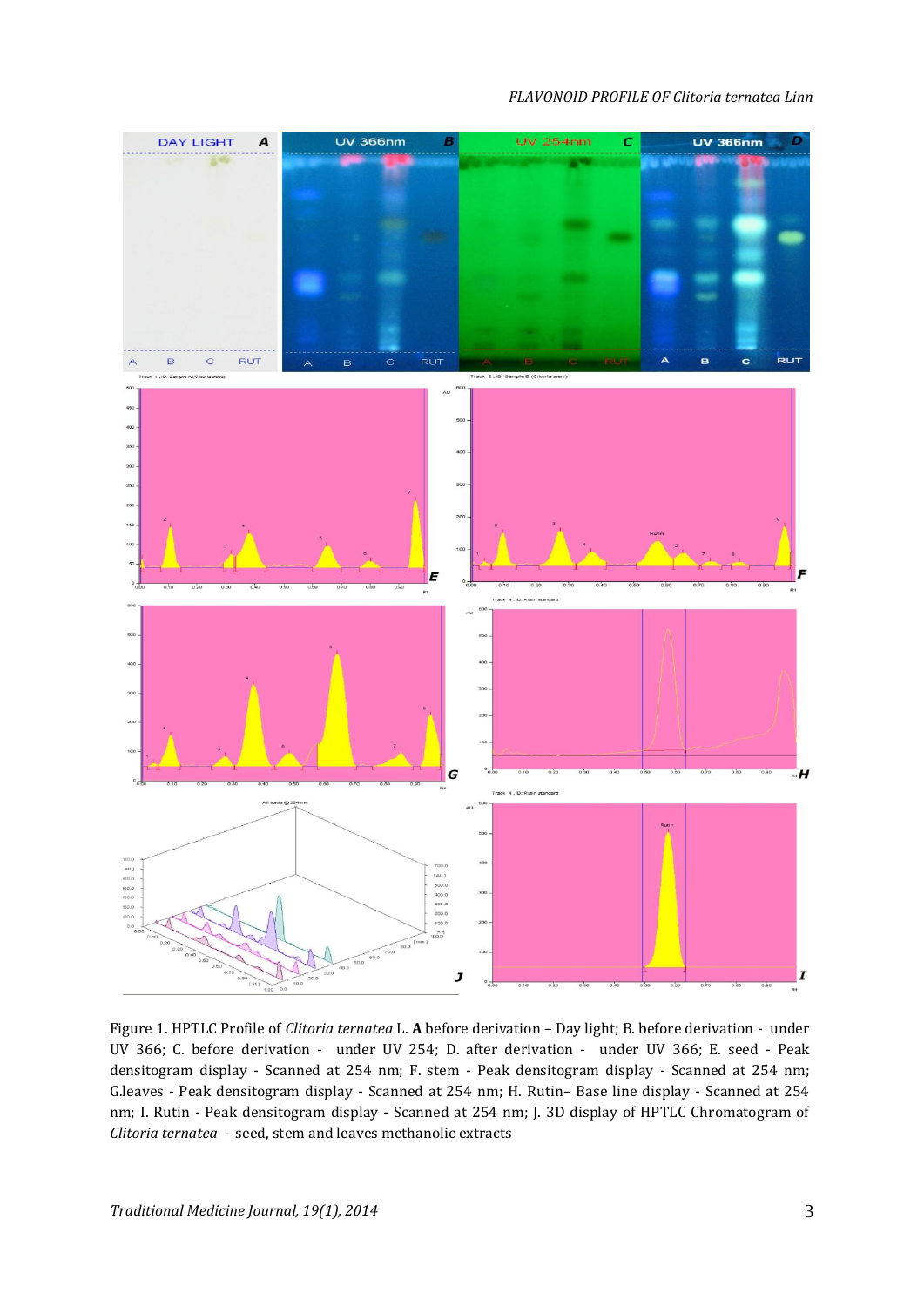#### *Selvamaleeswaran Ponnusamy*

| MW-Rf    | <b>Seed</b> | <b>Stem</b> | <b>Leaves</b> |  |
|----------|-------------|-------------|---------------|--|
| $0.01\,$ | $\ddot{}$   |             |               |  |
| $0.04\,$ |             |             | $\ddot{}$     |  |
| 0.05     |             | $\ddot{}$   |               |  |
| $0.10\,$ |             | $\ddot{}$   | $\ddot{}$     |  |
| 0.11     | $\ddot{}$   |             |               |  |
| 0.28     |             | $\ddot{}$   | $\ddot{}$     |  |
| 0.32     | $\ddot{}$   |             |               |  |
| 0.37     |             | $\ddot{}$   | $\ddot{}$     |  |
| 0.38     | $\ddot{}$   |             |               |  |
| 0.49     |             |             | $\ddot{}$     |  |
| 0.58     |             | $\ddot{}$   |               |  |
| 0.65     | $\ddot{}$   | $\ddot{}$   | $\ddot{}$     |  |
| 0.74     |             | $\ddot{}$   |               |  |
| $0.80\,$ | $\ddot{}$   |             |               |  |
| 0.83     |             | $\ddot{}$   |               |  |
| 0.85     |             |             | $\ddot{}$     |  |
| 0.95     |             |             | $\ddot{}$     |  |
| 0.96     | $\ddot{}$   | $\ddot{}$   |               |  |

Table I. HPTLC Flavanoid Profile of *Clitoria ternatea* methanolic extract

Table II. HPTLC Flavanoid Profile of *Clitoria ternatea* Seed

| Peak         | Rf   | Height | Area    | Assigned substance |
|--------------|------|--------|---------|--------------------|
|              | 0.01 | 22.7   | 123.8   | Unknown            |
| 2            | 0.11 | 104.8  | 2427.5  | Unknown            |
| 3            | 0.32 | 35.0   | 783.8   | Unknown            |
| 4            | 0.38 | 88.1   | 4038.3  | Unknown            |
| 5            | 0.65 | 55.4   | 2147.2  | Flavonoid 1        |
| 6            | 0.80 | 16.8   | 583.1   | Unknown            |
|              | 0.96 | 172.7  | 4211.2  | Unknown            |
| <b>RUTIN</b> | 0.58 | 457.4  | 20373.5 | Rutin standard     |

Table III. HPTLC Flavanoid Profile of *Clitoria ternatea* Stem

| Peak         | Rf   | Height | Area    | <b>Assigned substance</b> |
|--------------|------|--------|---------|---------------------------|
|              | 0.05 | 13.6   | 172.8   | Unknown                   |
| 2            | 0.10 | 101.5  | 2373.6  | Unknown                   |
| 3            | 0.28 | 107.1  | 3992.5  | Flavonoid 1               |
| 4            | 0.37 | 42.1   | 1780.9  | Flavonoid 2               |
| 5            | 0.58 | 75.7   | 3917.9  | Unknown                   |
| 6            | 0.65 | 38.7   | 1537.8  | Flavonoid 3               |
| 7            | 0.74 | 12.1   | 386.0   | Unknown                   |
| 8            | 0.83 | 10.7   | 312.2   | Unknown                   |
| 9            | 0.96 | 120.5  | 2810.4  | Unknown                   |
| <b>RUTIN</b> | 0.58 | 457.4  | 20373.5 | Rutin standard            |

The results of the present study also confirm the flavonoids presence in the methanolic extract of stem, leaves and seeds of *Clitoria ternatea* and supplemented the previous observations. Increasingly, flavonoids are becoming the subject of medical research. A number of research indicated various useful properties such as antimicrobial activity, antioxidant activity,

antiallergic activity, anti-inflammatory activity, oestrogenic activity and enzyme inhibition (Shirwaikar *et al.,* 2004; Manokaran *et al.,* 2008; Deshmukh *et al.,* 2008; Appia Krishnan *et al.,* 2009). In traditional medicines, medicinal plants have played incredibly to the traditional and western medicines in the drug discovery.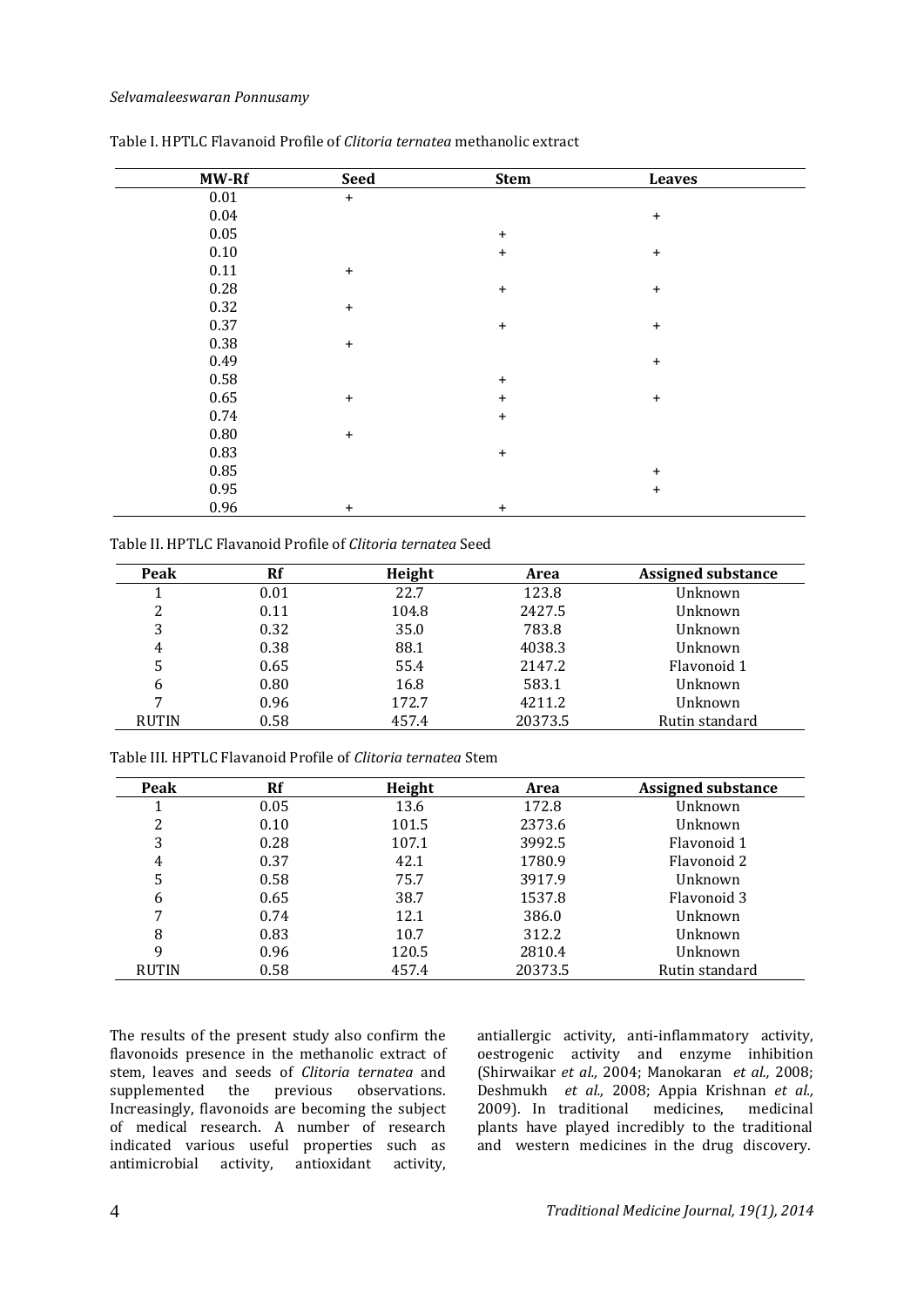| Peak         | Rf   | Height | Area    | <b>Assigned substance</b> |
|--------------|------|--------|---------|---------------------------|
|              | 0.04 | 11.4   | 173.1   | Flavonoid 1               |
| 2            | 0.10 | 107.1  | 2874.5  | Flavonoid 2               |
| 3            | 0.28 | 34.3   | 1031.9  | Unknown                   |
| 4            | 0.37 | 279.8  | 11961.3 | Flavonoid 3               |
| 5            | 0.49 | 45.0   | 1775.4  | Flavonoid 4               |
| 6            | 0.65 | 385.1  | 20287.4 | Flavonoid 5               |
| 7            | 0.85 | 45.4   | 1923.6  | Flavonoid 6               |
| 8            | 0.95 | 175.7  | 5368.9  | Unknown                   |
| <b>RUTIN</b> | 0.58 | 457.4  | 20373.5 | Rutin standard            |

Table IV. HPTLC Flavanoid Profile of *Clitoria ternatea* Leaves

Chromatographic profile of metabolites can be employed for the evaluation of quality uniformity and stability of herbal extracts or products by visible observation and comparison of the standardized profile (Rajkumar *et al.,* 2010). In the present study we established the HPTLC profile for the vegetative and reproductive parts of *Clitoria ternatea* to identify and differentiate the *Clitoria ternatea* from the other crude drugs and its adulterants. The HPTLC chromatogram of *Clitoria ternatea* revealed the flavonoid occurrence in the seed (0.65), stems (0.28, 0.37 and 0.65) and leaves (0.04, 0.10, 0.37, 0.49, 0.65 and 0.85). The results of presdent study confirmed the flavonoids occurrence in the vegetative and reproductive parts and supported the multiple pharmaceutical applications. The HPTLC method developed for the identification of *Clitoria ternatea* is simple, precise, specific, accurate, rapid and cost effective. Developed HPTLC chromatogram of *Clitoria ternatea* methanolic extracts of vegetative and reproductive parts could be used efficiently for identification, and quality assessment of the plant.

## **CONCLUSION**

The developed HPTLC fingerprints will help the manufacturer for quality control and standardization of herbal formulations. Such chemoprofiles are useful in differentiating the species from the adulterant and act as biochemical markers for this medicinally important plant in the pharma industry and plant systematic studies.

## **REFERENCES**

Appia Krishnan, G., Rai, V.K., Nandy, B.C., Meena, K.C., Dey, S., Tyagi, P.K., Tyagi, L.K. 2009. Hypoglycemic and Antihyperlipidaemic Effect of Ethanolic Extract of Aerial Parts of *Aerva lanata* Linn. in Normal and Alloxan induced Diabetic Rats . *IJPSDR,* **1(3)**: 191- 194.

- Deshmukh, T., Yadav, B.V., Badole, S.L., Bodhankar, S.L., Dhaneshwar, S.R. (2008). Antihyperglycaemic activity of alcoholic extract of *Aerva lanata* (L.) A. L. Juss. Ex J. A. Schultes leaves in alloxan induced diabetic mice. *J. Appl. Biomed.* **6**: 81–87.
- Harborne JB. 1998. *Phytochemcial methods* (3rd Edn.). Chapman and Hall: London;
- Hari prasad, P., Ramakrishnan, N. 2012. Chromatographic finger print analysis of *Rumex vesicarius* L. by HPTLC Technique. *Asian Pacific Journal of Tropical Biomedicine* 1-2.
- Karthikeyan, S., Sivakumar, A., Anbalagan, M., Nalini, E., Gothandam, K. M. 2013. Finger Printing of Alkaloids, Steroids and Flavonoids using HPTLC of *Leucas aspera* L. Whole Plant Methanolic Extract. *J. Pharm. Sci. & Res.* **5**(3); 67 – 71.
- [Kumar, V.,](http://www.ncbi.nlm.nih.gov/pubmed?term=Kumar%20V%5BAuthor%5D&cauthor=true&cauthor_uid=17994532) [Mukherjee, K.,](http://www.ncbi.nlm.nih.gov/pubmed?term=Mukherjee%20K%5BAuthor%5D&cauthor=true&cauthor_uid=17994532) [Kumar, S.](http://www.ncbi.nlm.nih.gov/pubmed?term=Kumar%20S%5BAuthor%5D&cauthor=true&cauthor_uid=17994532), [Mal,](http://www.ncbi.nlm.nih.gov/pubmed?term=Mal%20M%5BAuthor%5D&cauthor=true&cauthor_uid=17994532)  [M.](http://www.ncbi.nlm.nih.gov/pubmed?term=Mal%20M%5BAuthor%5D&cauthor=true&cauthor_uid=17994532), [Mukherjee, P.K.](http://www.ncbi.nlm.nih.gov/pubmed?term=Mukherjee%20PK%5BAuthor%5D&cauthor=true&cauthor_uid=17994532) 2008. Validation of HPTLC method for the analysis of taraxerol in *Clitoria ternatea*. *[Phytochem Anal.](http://www.ncbi.nlm.nih.gov/pubmed/17994532)* **19(3)**:244-50.
- Manokaran, S., Jaswanth, A., Sengottuvelu, S., Nandhakumar, J., Duraisamy, R., Karthikeyan, D., Mallegaswari, R. 2008. Hepatoprotective Activity of *Aerva lanata* Linn. Against Paracetamol Induced Hepatotoxicity in Rats. *Research J. Pharm. and Tech.* **1(4)**: 398-400.
- Mhaskar, A.V., Prakash, K., Vishwakarma, K.S., Maheshwari, V.L. 2010. Callus induction and antimicrobial activity of seed and callus extracts of *Clitoria ternatea.L* .*Current trends in biotechnology and pharmacy* **3**(4): 561-567.
- Parimaladevi, B., Boominathan, R., Mandal, S.C. 2003. Anti-inflammatory, analgesic and